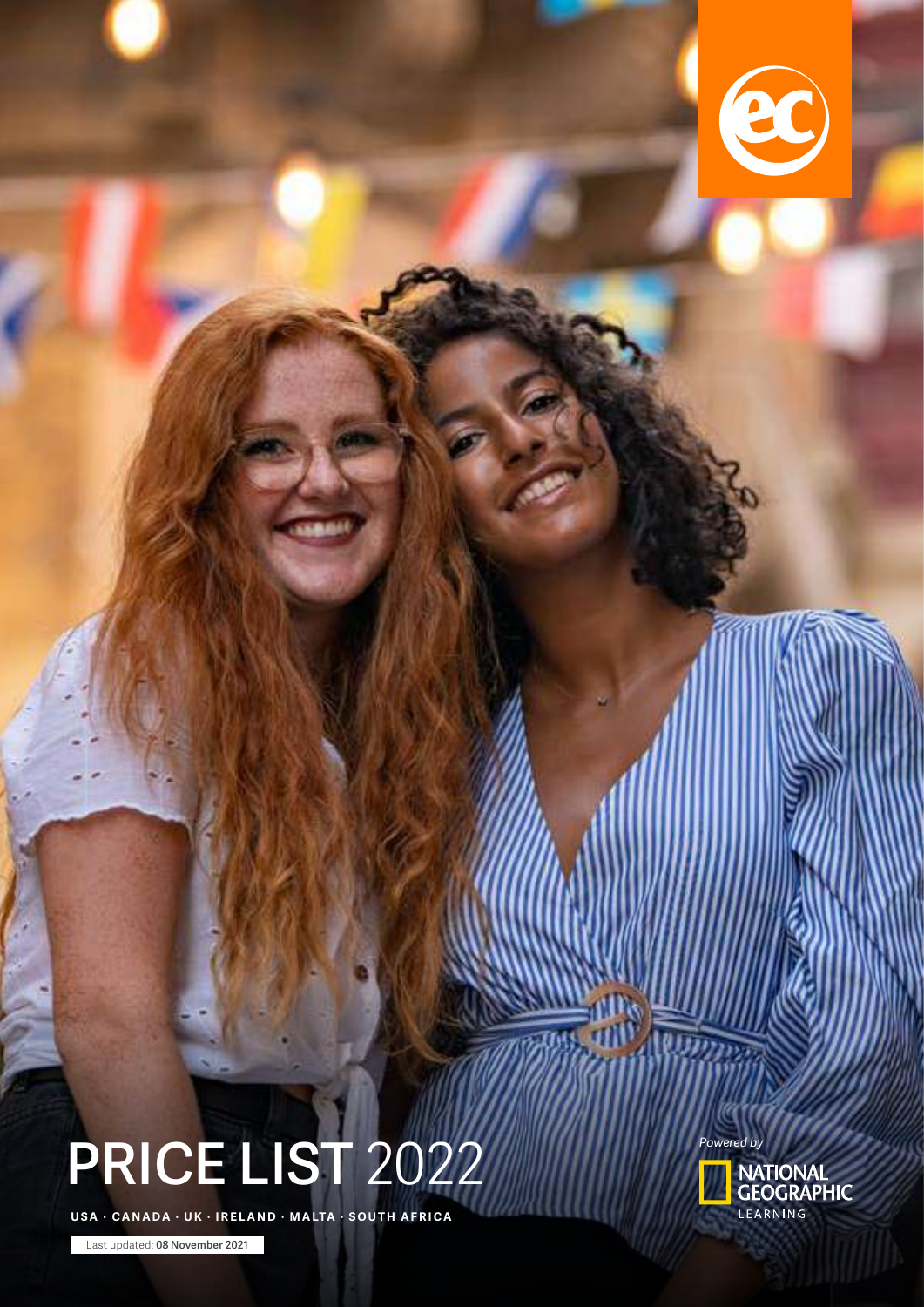

# **WELCOME HOME**

### **ACCOMMODATION CATEGORIES**

Your EC home is your place to relax and recharge, and it's important you feel 100% comfortable. That's why we have accommodation options to suit your personal priorities.

### **STANDARD**

This option offers great value for money for the budgetconscious student.

### **COMFORT**

This is our mid-range accommodation, offering a higher level of comfort.

### **SUPERIOR**

Our premium range is for those seeking well-appointed accommodation and ideal for our 30+ students.

### **ICONS**

Look out for these icons on our destination pages to see the best way to travel from each accommodation to school:

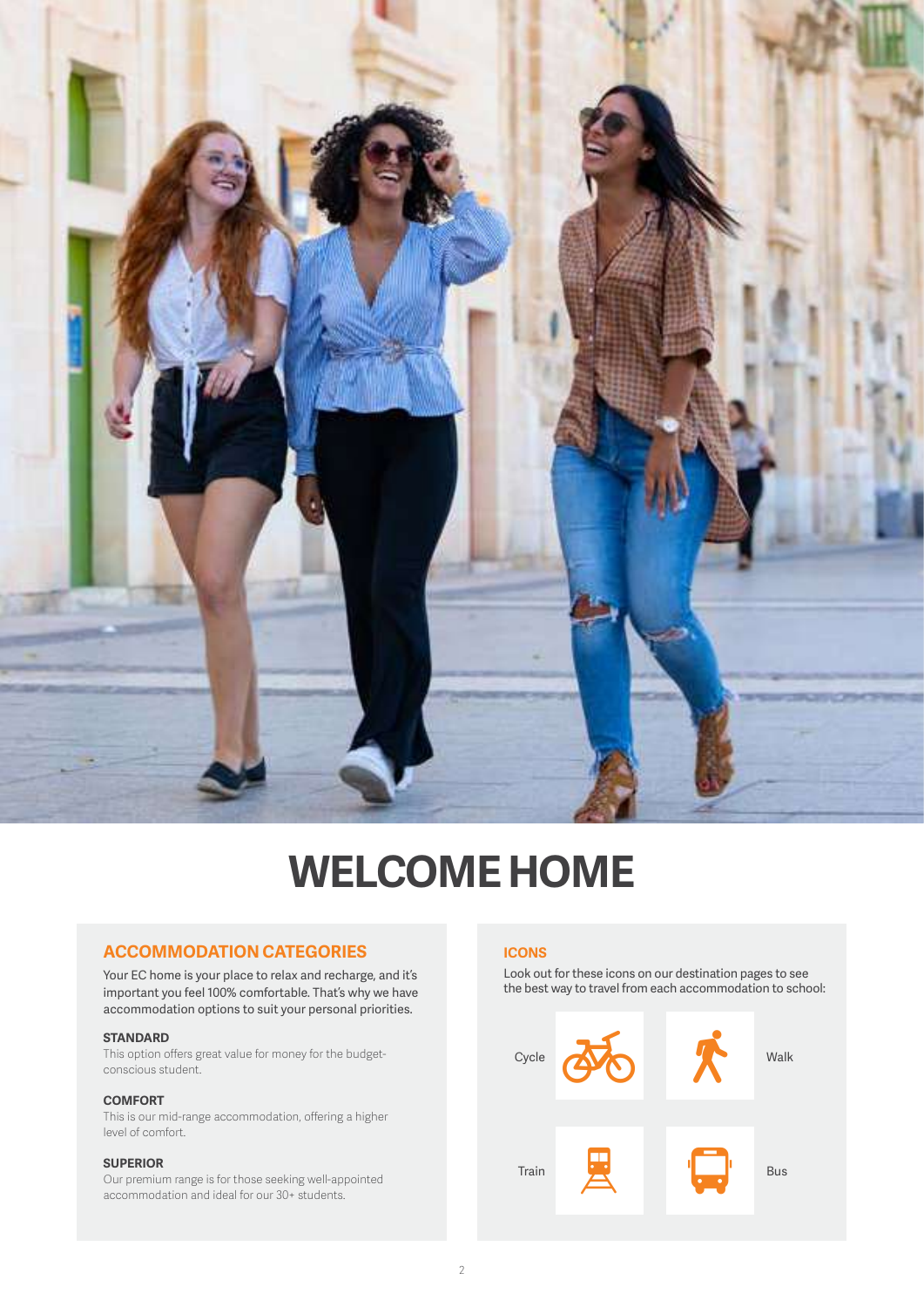# **CONTENTS**

| 4                          | 5                                | 6                       |
|----------------------------|----------------------------------|-------------------------|
| <b>Accommodation Terms</b> | <b>EC Boston</b>                 | <b>EC New York</b>      |
| $\overline{7}$             | 8                                | 9                       |
| EC New York 30+            | <b>EC San Francisco</b>          | <b>EC San Diego</b>     |
| 10                         | 11                               | 12                      |
| <b>EC Los Angeles</b>      | <b>EC Montreal</b>               | <b>EC Toronto</b>       |
| 13                         | 14                               | 15                      |
| <b>EC Toronto 30+</b>      | <b>EC Vancouver</b>              | <b>EC Vancouver 30+</b> |
| 16                         | 17                               | 18                      |
| <b>EC London</b>           | EC London 30+                    | <b>EC Cambridge</b>     |
| 19                         | 20                               | 21                      |
| <b>EC Brighton</b>         | <b>EC Bristol</b>                | <b>EC Manchester</b>    |
| 22                         | 23                               | 24                      |
| <b>EC Dublin</b>           | EC Dublin 30+                    | <b>EC Malta</b>         |
| 25                         | 26                               | 27                      |
| EC Malta 30+               | <b>EC Cape Town</b>              | <b>EC Virtual</b>       |
|                            | <b>TERMS &amp; CONDITIONS</b>    |                         |
| 28                         | 31                               | 33                      |
| <b>USA &amp; Canada</b>    | <b>Europe &amp; South Africa</b> | <b>EC Virtual</b>       |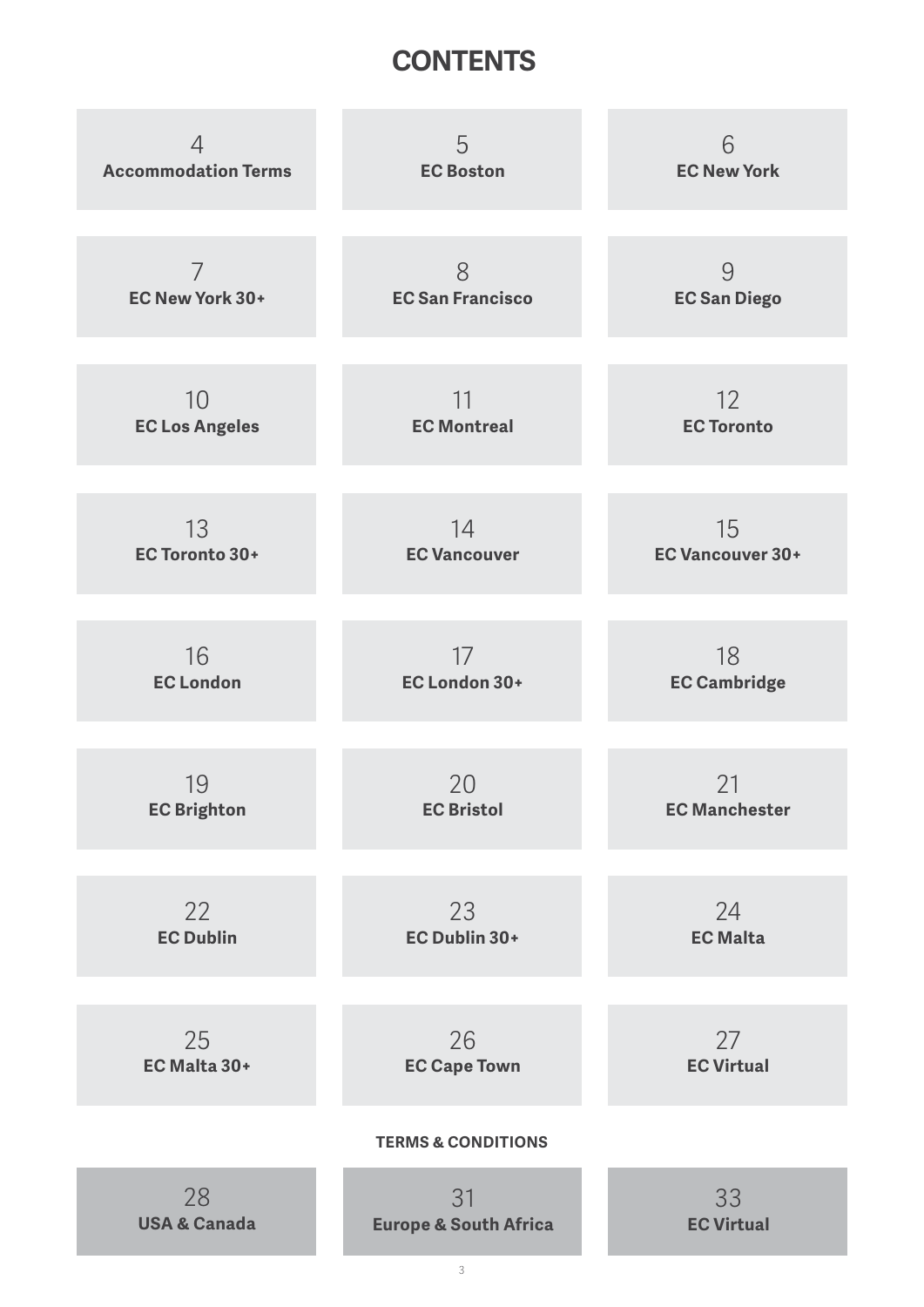# <span id="page-3-0"></span>**ACCOMMODATION TERMS**



|                                       | <b>Standard Homestay</b>     | Twin or Single Homestay room with access to a shared bathroom                                                                                                                                                                        |  |  |
|---------------------------------------|------------------------------|--------------------------------------------------------------------------------------------------------------------------------------------------------------------------------------------------------------------------------------|--|--|
| Homestay                              | Comfort Homestay             | Twin or Single Homestay room with access to an ensuite or private bathroom                                                                                                                                                           |  |  |
| <b>Student Residences</b>             | Residence / Summer Residence | A building designated for the accommodation of students with common area space and<br>normally containing additional facilities                                                                                                      |  |  |
|                                       | Student House / Apartment    | An individual dwelling occupied only by students.<br>Additional facilities are not normally available                                                                                                                                |  |  |
|                                       | Shared House / Apartment     | An individual dwelling that may be occupied by students or employed individuals                                                                                                                                                      |  |  |
| <b>Shared</b><br><b>Accommodation</b> | Co-Living                    | A way of living focused on a genuine sense of community, using shared spaces and facilities. Students will be<br>expected to participate in the co-living lifestyle                                                                  |  |  |
|                                       | Aparthotel                   | An apartment complex that includes additional facilities and amenities OR a self-contained apartment<br>within a hotel complex                                                                                                       |  |  |
|                                       | Room Only                    | There are no meal provisions and facilities for cooking are not available                                                                                                                                                            |  |  |
|                                       | Self-Catering                | Students have access to a kitchen or kitchenette and may prepare all of their own meals                                                                                                                                              |  |  |
| <b>Board Basis</b>                    | Bed & Breakfast [B&B]        | Breakfast is provided but no other meals                                                                                                                                                                                             |  |  |
|                                       | <b>Half Board</b>            | Breakfast and Dinner included                                                                                                                                                                                                        |  |  |
|                                       | Full Board                   | Breakfast, Lunch and Dinner included                                                                                                                                                                                                 |  |  |
|                                       | <b>Studio Single</b>         | A space that combines bedroom, bathroom & kitchenette into a single room with one bed.<br>There may be also a small seating area                                                                                                     |  |  |
|                                       | Studio Twin                  | A space that combines bedroom, bathroom & kitchenette into a single room with two beds.<br>There may be also a small seating area                                                                                                    |  |  |
|                                       | Studio Semi-private kitchen  | A space that combines bedroom, bathroom & shared kitchenette (with one other room only)                                                                                                                                              |  |  |
|                                       | Single                       | A bedroom occupied by one person only. The room may have one or more beds                                                                                                                                                            |  |  |
| <b>Room Type</b>                      | Twin                         | A bedroom occupied by two people in separate beds. The beds may be single, double or queen sized.                                                                                                                                    |  |  |
|                                       | Double                       | A bedroom occupied by two people sharing the one bed                                                                                                                                                                                 |  |  |
|                                       | Twin for Sole Use            | A student may choose to purchase a twin room for sole occupation and pay double the twin rate                                                                                                                                        |  |  |
|                                       | Triple                       | A bedroom occupied by up to three people in separate single beds                                                                                                                                                                     |  |  |
|                                       | Quad                         | A bedroom occupied by up to four people in separate single beds                                                                                                                                                                      |  |  |
|                                       | Family Room                  | A room with multiple beds (one may be a sofa bed), which may be used by a family only                                                                                                                                                |  |  |
|                                       | Ensuite                      | A bathroom that is immediately adjoining a bedroom and forming part of the same set of rooms. Both a<br>single and a twin room can be ensuite                                                                                        |  |  |
|                                       | Private Bathroom             | A bathroom that is for the sole use of a student in a designated room that is not ensuite.<br>Applies to single rooms only                                                                                                           |  |  |
| <b>Bathrooms</b>                      | Semi-private Bathroom        | A bathroom that is designated for students in a specific room(s).<br>A maximum of two students may share a semi-private bathroom                                                                                                     |  |  |
|                                       | Shared Bathroom              | A bathroom that is shared by three or more students.<br>Only one student occupies the bathroom at any time.                                                                                                                          |  |  |
|                                       | Communal Bathroom            | A bathroom that is shared by multiple students, normally on the same residence floor. The large room<br>will contain multiple toilet stalls and separate shower stalls. Multiple students may use this facility at<br>the same time. |  |  |

# **EARLY ARRIVALS AND EXTENSIONS**

When a student requests a stay of less than 7 days, or additional nights are required at the start or end of a stay, the following rules will apply:

|                               | Availability can only be guaranteed within 21 days of arrival (subject to availability).                                                              |
|-------------------------------|-------------------------------------------------------------------------------------------------------------------------------------------------------|
| For stays of<br>1 or 2 nights | For arrivals during high season (as noted on the Price List), availability can only be guaranteed within 7 days of arrival (subject to availability). |
|                               | Extra nights are ONLY available as an extension to a booking and cannot be made as a stand alone booking.                                             |
|                               | Once confirmed, the booking is guaranteed and is subject to EC's standard Terms and Conditions for EC Accommodation.                                  |
|                               | Additional nights will only be offered at the approved Additional Night Rates.                                                                        |
| For stays of<br>$3 +$ nights  | Students will be charged at the weekly rate.                                                                                                          |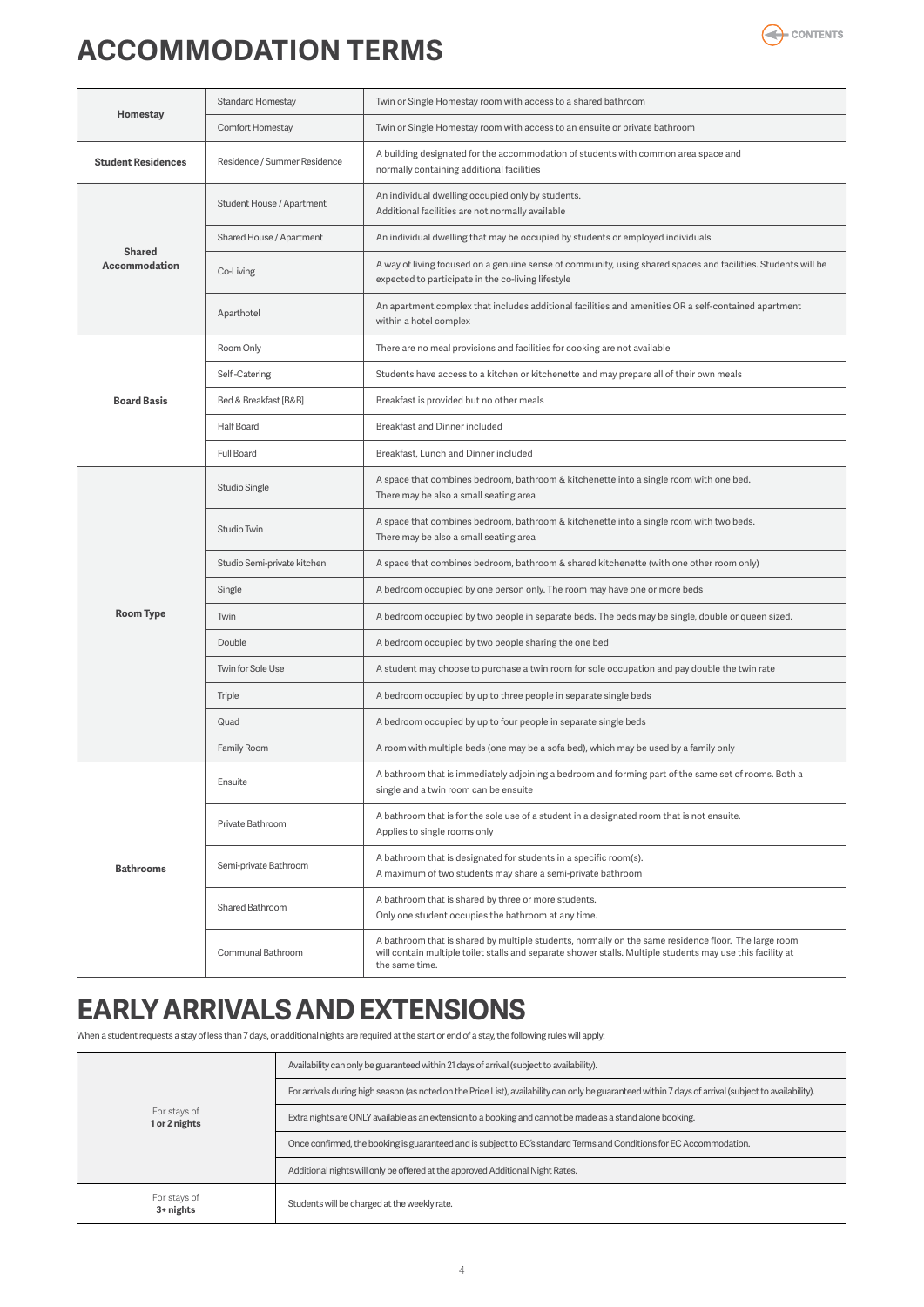# <span id="page-4-0"></span>**EC LONDON** 2022

*Prices are in Great British Pounds (GBP)*

### **FEES & FACTS**

**Registration Fee** £55

#### **Accommodation Placement Fee** £35

**Course Materials**

*1-4 weeks* £20 *Additional week £5 (Max. £60)*

**Optional Student**

**Insurance** £10 per week *(For students aged 70+ years please contact us)*

**Visa Document Courier Fee** £75

**Bank Transfer Fee** £13

#### **U18's Care Supplement** £20 per week

*Students under 18 must book* 

*(if arriving and departing between 8pm & 8am) and require a parental consent* 

*form.*  **Minimum stay** 1 week

**Class size** Average 10 (max 14)

### **Timetable**

Lessons alternate between morning and afternoon sessions

### **Courses start** Every Monday

20 lessons =<br>30 lessons = 22.5 hrs/week

To create a **Quote** and place a **Booking** with **instant confirmation, 24** hours a day, **7** days a week, go to **portal.ecenglish.com**



CONTENTS

**Public holidays on a weekday** 03 Jan, 15 Apr, 18 Apr, 02 May, 02 Jun, 03 June, 29 Aug, 26

Students can choose to study at multiple EC schools with rates calculated on total course duration. Please see individual school pages for weekly prices.

Dec, 27 Dec

#### **Courses include**

- Orange Carpet Experience
- Online placement test
- EC Online
- Free access to Microsoft Office for the duration of the course, including Word, Power Point and much more
- English language activities and workshops
- Welcome activity
- Social and cultural programme • Internet access
- All intensive 24+ weeks courses
- include the option of joining an
- exam prep course, subject to availability

### accommodation and transfers

| HOMESTAY                          | <b>DISTANCE</b><br>TO SCHOOL      | PRICE<br>PFR WFFK | <b>HIGH SEASON</b><br>11 JUN - 10 SEP |  |  |  |
|-----------------------------------|-----------------------------------|-------------------|---------------------------------------|--|--|--|
|                                   | <b>STANDARD - Shared Bathroom</b> |                   |                                       |  |  |  |
| Twin room*   B&B                  | $45 - 60$<br>mins                 | £175 p/w          | £215 p/w                              |  |  |  |
| Twin room*   Half Board           | $45 - 60$<br>mins                 | £210 p/w          | £250 p/w                              |  |  |  |
| Single room   Self-Catering       | $45 - 60$<br>mins                 | £200 p/w          | £245 p/w                              |  |  |  |
| Single room   B&B                 | $45 - 60$<br>mins                 | £210 p/w          | £250 p/w                              |  |  |  |
| Single room   Half Board          | $45 - 60$<br>E<br>mins            | £240 p/w          | £285 p/w                              |  |  |  |
| Single room   Self-Catering       | $20 - 45$<br>E<br>mins            | £235 p/w          | £275 p/w                              |  |  |  |
| Single room   B&B                 | $20 - 45$<br>즈<br>mins            | £240 p/w          | £285 p/w                              |  |  |  |
| Single room   Half Board          | $20 - 45$<br>mins                 | £270 p/w          | £320 p/w                              |  |  |  |
| <b>COMFORT</b> - Private Bathroom |                                   |                   |                                       |  |  |  |
| Single room   B&B                 | $20 - 45$<br>mins                 | £300 p/w          | £345 p/w                              |  |  |  |
| Single room   Half Board          | $20 - 45$<br>mins                 | £325 p/w          | £370 p/w                              |  |  |  |

*\*Only available for two students booking together Special dietary requirements may be accommodated subject to availability at a fee of £45 per week* 

| <b>STUDENT RESIDENCES</b>                                                                                | <b>DISTANCE</b><br>TO SCHOOL | PRICE<br>PFR WFFK | <b>HIGH SEASON</b><br>11 JUN - 10 SEP |
|----------------------------------------------------------------------------------------------------------|------------------------------|-------------------|---------------------------------------|
| Comfort Scape Wembley Residence<br>Studio single room, ensuite bathroom, self-catering<br>(min 6 weeks)  | 40<br>mins                   | £395 p/w          | £435 p/w                              |
| Superior Drapery Plaza Residence<br>Single room, ensuite bathroom, self-catering<br>(min 2 weeks)        | 30<br>mins                   | £430 p/w          | £475 p/w                              |
| Superior Drapery Plaza Residence<br>Studio single room, ensuite bathroom, self-catering<br>(min 2 weeks) | 30<br>mins                   | £500 p/w          | £565 p/w                              |
| Superior iQ Shoreditch Residence<br>Studio single room, ensuite bathroom, self-catering<br>(min 4 weeks) | 15<br>mins                   | £515 p/w          | £580 p/w                              |

| <b>AIRPORT TRANSFER</b>                   | <b>ONE WAY</b> |
|-------------------------------------------|----------------|
| Heathrow Airport (LHR)                    | £145           |
| Gatwick Airport (LGW)                     | £170           |
| Stansted Airport (STN)                    | £165           |
| Luton Airport (LTN)                       | £165           |
| London City Airport (LCY)                 | £100           |
| St. Pancras International Railway Station | £95            |

*Two students may share the cost of a transfer to the same address*

*Airport transfer waiting fee £20 per hour*

### courses

| <b>PRICES PER WEEK</b>                                                                     | <b>LESSONS</b><br>PFR WFFK | $1 - 11$<br>WFFKS* | $12 - 23$<br><b>WFFKS</b> | $24+$<br><b>WEFKS</b> |
|--------------------------------------------------------------------------------------------|----------------------------|--------------------|---------------------------|-----------------------|
| General English (GE)                                                                       | 20                         | £340               | £305                      |                       |
| Intensive English                                                                          | 30                         | £420               | £380                      |                       |
| English for Work (20 GE + 10 English for Work)<br>Maximum course duration: 12 weeks        | 30                         | £420               | £380                      |                       |
| English in the City (20 GE + 10 English in the City)**<br>Maximum course duration: 4 weeks | 30                         | £420               |                           |                       |
| Academic Semester/Year                                                                     | 20                         |                    |                           | £275                  |
| Intensive Academic Semester/Year                                                           | 30                         |                    |                           | £330                  |
| Cambridge Exam Preparation                                                                 | 30                         | £420               |                           |                       |
| <b>Exam Preparation IELTS</b><br>Recommended course duration:<br>minimum of 4 weeks        | 20                         | £340               | £305                      |                       |
| *High Season Supplement 13 Jun - 9 Sep<br>for ALL courses shorter than 12 weeks            |                            | £20 p/w            |                           |                       |

*\*\*Available only during High Season*

| <b>ENGLISH PLUS</b> (Combine your course with) |               |                |  |
|------------------------------------------------|---------------|----------------|--|
| One-to-One                                     | Min 2 lessons | £90 per lesson |  |
|                                                |               |                |  |

| <b>EXAM PREPARATION COURSE DATES</b>   |                                    |                                       |                          |                              |  |
|----------------------------------------|------------------------------------|---------------------------------------|--------------------------|------------------------------|--|
| COURSE                                 | <b>WEEKS</b>                       | COURSE DATES                          | <b>FXAM DATES</b>        | MINIMUM LEVEL                |  |
| <b>B2 First</b><br>(FCE)               | 10 <sup>1</sup><br>10 <sup>1</sup> | 04 Jan - 11 Mar<br>$03$ Oct - 09 Dec* | Fri 11 Mar<br>Sat 10 Dec | Intermediate<br>Intermediate |  |
| C1<br>Advanced<br>(CAE)                | 10 <sup>1</sup><br>10              | 04 Jan - 11 Mar*<br>$03$ Oct - 9 Dec* | Sat 12 Mar<br>Sat 10 Dec | Pre-Advanced<br>Pre-Advanced |  |
| C <sub>2</sub><br>Proficiency<br>(CPE) | 9<br>10                            | 04 Jan - 04 Mar*<br>26 Sep - 02 Dec*  | Sat 05 Mar<br>Sat 04 Dec | Advanced<br>Advanced         |  |
| <b>Exam Preparation IELTS</b>          |                                    | Every Monday                          | see: www.ielts.org       | Intermediate                 |  |

*Exam fees not included and dates subject to change (refer to http://cambridgeesol-centres.org) \*Additional accommodation (without course) may be booked from the last date of the exam course.*

### **Accommodation** Arrival day: Saturday Departure day: Saturday

**Lessons**   $1$  lesson = 45 mins<br> $20$  lessons = 15 hrs/week

### **Minimum age** 16 years *single room homestay for the duration of their course, return airport transfers*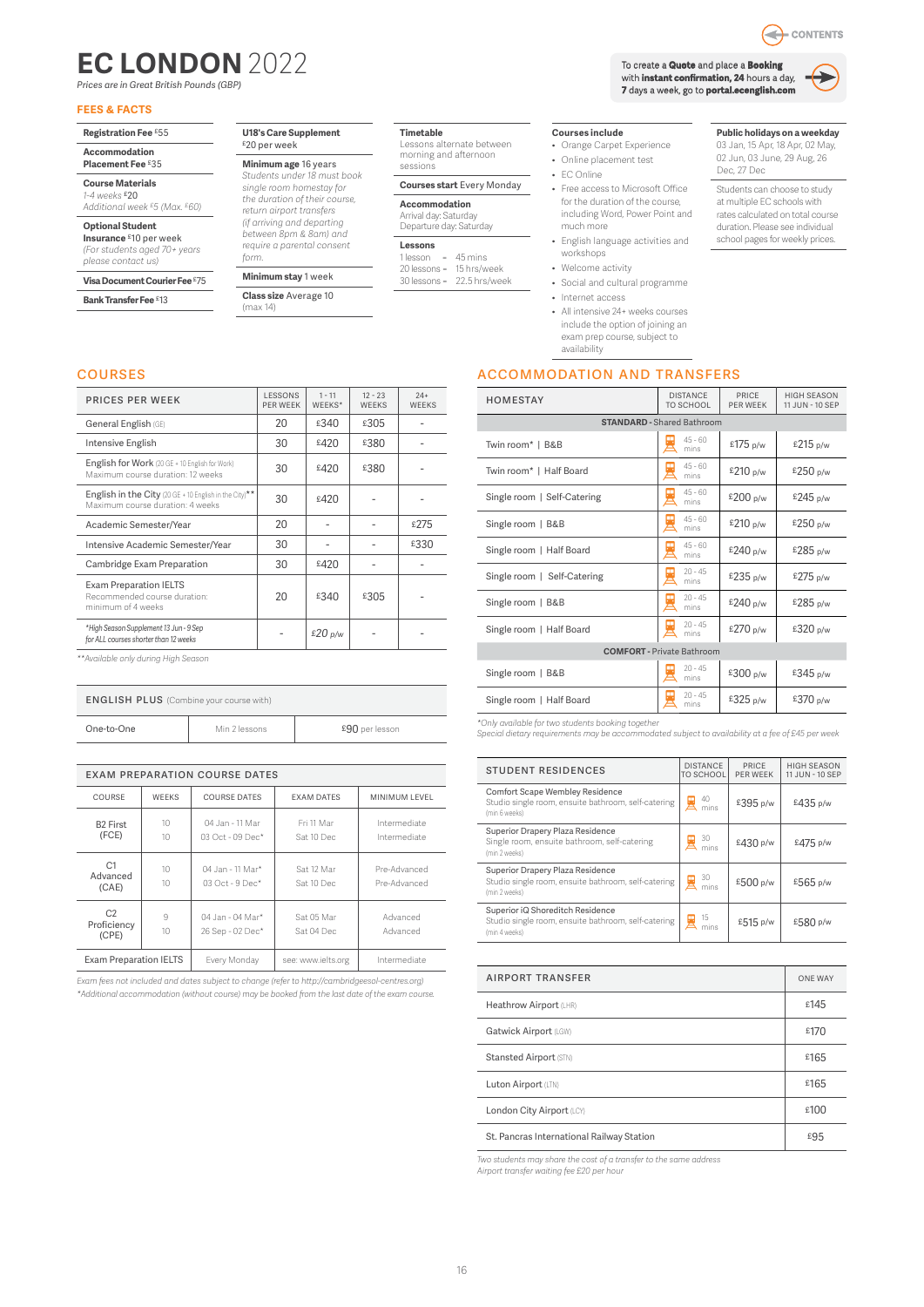# <span id="page-5-0"></span>**EC LONDON 30+** 2022

*Prices are in Great British Pounds (GBP)*

### **FEES & FACTS**

- **Registration Fee** £55
- **Accommodation**

**Placement Fee** £35

#### **Course Materials** *1-4 weeks* £20

*Additional week £5 (Max. £60)*

### **Optional Student**

**Insurance** £10 per week *(For students aged 70+ years please contact us)*

### **Visa Document Courier Fee** £75

**Bank Transfer Fee** £13

courses

### **Minimum age** 30 years

**Minimum stay** 1 week **Class size** Average 10

(max 12) **Timetable**

#### Lessons alternate between morning and afternoon sessions

**Courses start** Every Monday

#### **Accommodation** Arrival day: Saturday

Departure day: Saturday

### **Lessons**

1 lesson = 45 mins 20 lessons = 15 hrs/week 30 lessons = 22.5 hrs/week

**Public holidays on a weekday** 03 Jan, 15 Apr, 18 Apr, 02 May, 02 Jun, 03 June, 29 Aug, 26 Dec, 27 Dec

### **Courses include**

- Orange Carpet Experience
- Online placement test
- EC Online
- Free access to Microsoft Office for the duration of the course, including Word, Power Point and much more
- English language activities and workshops
- Welcome activity
- Social and cultural programme
- Internet access

Students can choose to study at multiple EC schools with rates calculated on total course duration. Please see individual school pages for weekly prices.

Q

# accommodation and transfers

| <b>HOMESTAY</b>                   | <b>DISTANCE</b><br><b>TO SCHOOL</b> | PRICE<br><b>PER WEEK</b> | <b>HIGH SEASON</b><br>11 JUN - 10 SEP |  |  |  |
|-----------------------------------|-------------------------------------|--------------------------|---------------------------------------|--|--|--|
| <b>STANDARD - Shared Bathroom</b> |                                     |                          |                                       |  |  |  |
| Twin room*   B&B                  | $45 - 60$<br>mins                   | £175 p/w                 | £215 p/w                              |  |  |  |
| Twin room*   Half Board           | $45 - 60$<br>mins                   | £210 p/w                 | £250 p/w                              |  |  |  |
| Single room   Self-Catering       | $45 - 60$<br>mins                   | £200 p/w                 | £245 p/w                              |  |  |  |
| Single room   B&B                 | $45 - 60$<br>mins                   | £210 p/w                 | £250p/w                               |  |  |  |
| Single room   Half Board          | $45 - 60$<br>mins                   | £240 p/w                 | £285 p/w                              |  |  |  |
| Single room   Self-Catering       | $20 - 45$<br>mins                   | £235 p/w                 | £275 p/w                              |  |  |  |
| Single room   B&B                 | $20 - 45$<br>mins                   | £240 p/w                 | £285 p/w                              |  |  |  |
| Single room   Half Board          | $20 - 45$<br>mins                   | £270 p/w                 | £320 p/w                              |  |  |  |
| <b>COMFORT</b> - Private Bathroom |                                     |                          |                                       |  |  |  |
| Single room   B&B                 | $20 - 45$<br>mins                   | £300 p/w                 | £345 p/w                              |  |  |  |
| Single room   Half Board          | $20 - 45$<br>mins                   | £325 p/w                 | £370 p/w                              |  |  |  |

*\*Only available for two students booking together*

*Special dietary requirements may be accommodated subject to availability at a fee of £45 per week* 

| <b>STUDENT RESIDENCES</b>                                                                                | <b>DISTANCE</b><br>TO SCHOOL | PRICE<br>PFR WFFK | <b>HIGH SEASON</b><br>11 JUN - 10 SEP |
|----------------------------------------------------------------------------------------------------------|------------------------------|-------------------|---------------------------------------|
| Comfort Scape Wembley Residence<br>Studio single room, ensuite bathroom, self-catering<br>(min 6 weeks)  | 40<br>mins                   | £395 p/w          | £435 p/w                              |
| Superior Drapery Plaza Residence<br>Single room, ensuite bathroom, self-catering<br>(min 2 weeks)        | 30<br>mins                   | £430 p/w          | £475 p/w                              |
| Superior Drapery Plaza Residence<br>Studio single room, ensuite bathroom, self-catering<br>(min 2 weeks) | 30<br>mins                   | £500 p/w          | £565 p/w                              |
| Superior iQ Shoreditch Residence<br>Studio single room, ensuite bathroom, self-catering<br>(min 4 weeks) | 15                           | £515 p/w          | £580 p/w                              |

| <b>AIRPORT TRANSFER</b>                   | <b>ONE WAY</b> |
|-------------------------------------------|----------------|
| Heathrow Airport (LHR)                    | £145           |
| Gatwick Airport (LGW)                     | £170           |
| Stansted Airport (STN)                    | £165           |
| Luton Airport (LTN)                       | £165           |
| London City Airport (LCY)                 | £100           |
| St. Pancras International Railway Station | £95            |

*Two students may share the cost of a transfer to the same address Airport transfer waiting fee £20 per hour*

| <b>PRICES PER WEEK</b>                                                                   | LESSONS<br><b>PER WEEK</b> | $1 - 11$<br>WEEKS* | $12 - 23$<br><b>WEEKS</b> | $24+$<br><b>WEEKS</b> |
|------------------------------------------------------------------------------------------|----------------------------|--------------------|---------------------------|-----------------------|
| General English (GE)                                                                     | 20                         | £340               | £305                      | £275                  |
| Intensive English                                                                        | 30                         | £420               | £380                      | £330                  |
| English for Work (20 GE + 10 English for Work)<br>Maximum course duration: 12 weeks      | 30                         | £420               | £380                      |                       |
| English in the City (20 GE + 10 English in the City)<br>Maximum course duration: 4 weeks | 30                         | £420               |                           |                       |
| Business English (minimum level: Upper-Intermediate)                                     | 20                         | £340               | £305                      |                       |
| *High Season Supplement 13 Jun - 9 Sep<br>for ALL courses shorter than 12 weeks          |                            | £20 p/w            |                           |                       |

### **ENGLISH PLUS** (Combine your course with)

| One-to-One | Min 2 lessons | £90 per lesson |
|------------|---------------|----------------|



17

To create a **Quote** and place a **Booking** with **instant confirmation, 24** hours a day, **7** days a week, go to **portal.ecenglish.com**



- CONTENTS

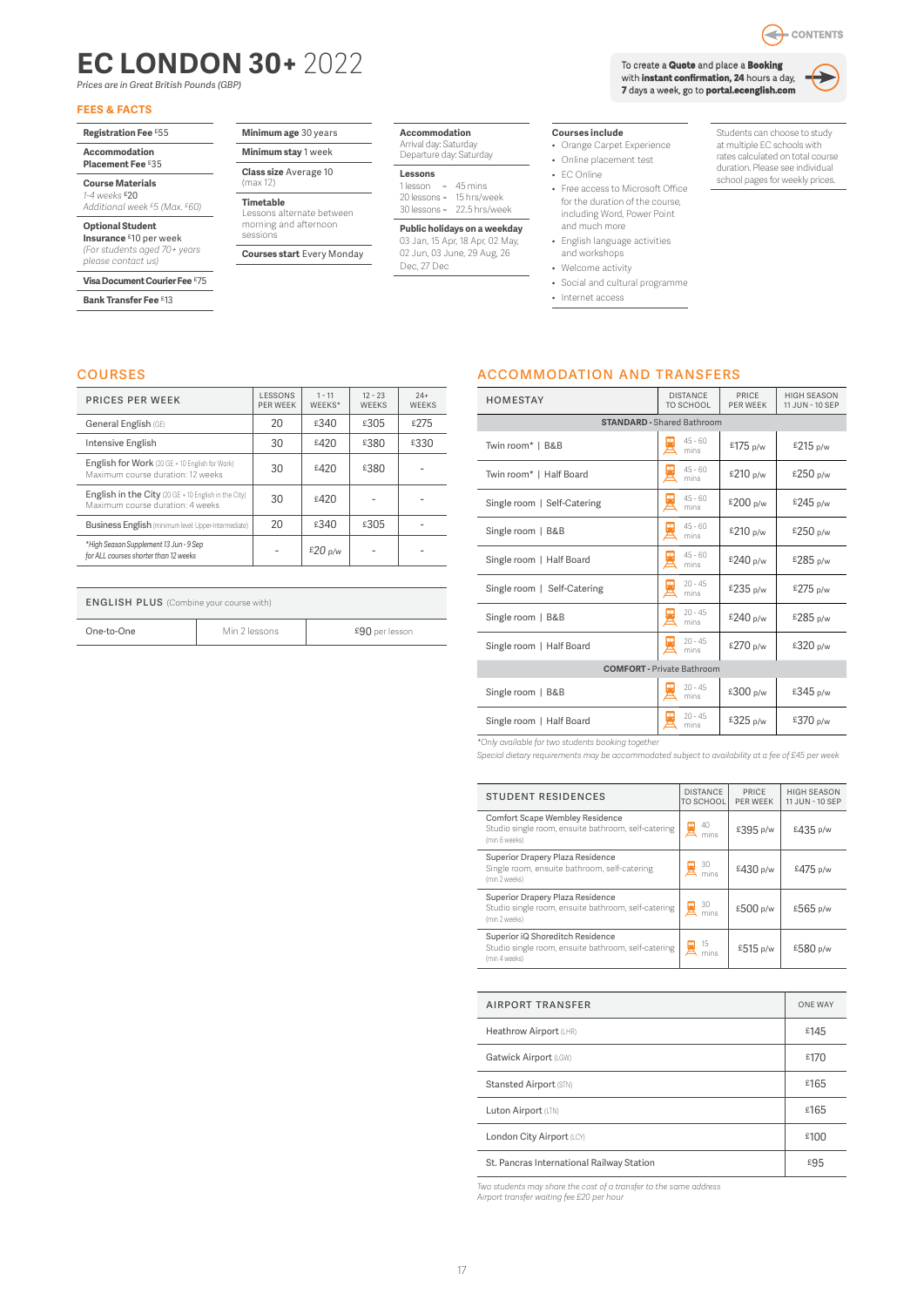## <span id="page-6-0"></span>**EC CAMBRIDGE** 2022

*Prices are in Great British Pounds (GBP)*

### **FEES & FACTS**

| Registration Fee £55 |
|----------------------|
| <b>Accommodation</b> |

### **Placement Fee** £35

**Course Materials**

*1-4 weeks* £20 *Additional week £5 (Max. £60)*

### **Optional Student**

**Insurance** £10 per week *(For students aged 70+ years please contact us)*

### **Visa Document Courier Fee** £75

**Bank Transfer Fee** £13

### £20 per week

**Minimum age** 16 years Students under 18 must book

### single room homestay for the

duration of their course, return airport transfers (if arriving and departing between 8pm

& 8am) and require a parental consent form.

### **Minimum stay**

UniBridge: **4 weeks**<br>Fast Track & General English: 1 week

**Class size** UniBridge Academic English: **Average 6**<br>(max 8), Unibridge GE & Exam Prep: Average 10 (max 15), Fast Track & General English: Average 10 (max 15)

### **U18's Care Supplement**

**Timetable** Lessons alternate between morning and afternoon sessions

> **Courses start** UniBridge: set start dates listed below Fast Track & General English: Every Monday

| <b>Accommodation</b>    |
|-------------------------|
| Arrival day: Saturday   |
| Departure day: Saturday |

### **Lessons**

- 1 lesson =  $45 \text{ mins}$ <br>4 lesson =  $3 \text{ hrs}/\text{we}$ 3 hrs/week<br>12 hrs/week 16 lessons = 12 hrs/week<br>20 lessons = 15 hrs/week 20 lessons = 15 hrs/week<br>26 lessons = 19.5 hrs/week
- $26$  lessons =  $30$  lessons = 22.5 hrs/week

**Courses include**

- Orange Carpet Experience
- Online placement test
- EC Online
- e-Portfolio (only with UniBridge programme)
- Free access to Microsoft Office for the duration of the course, including Word, Power Point and much more
- English language activities
- and workshops • Welcome activity
- Social and cultural programme

### • Internet access

### **Fast Track Premium Package**

- Pre-arrival counselling session with a member of the academic team
- Weekly coaching session with the academic team
- Free tea and coffee in the student lounge • Discount on One-to-One lessons

### **Public holidays on a weekday**

03 Jan, 15 Apr, 18 Apr, 02 May, 02 Jun, 03 Jun, 29 Aug, 26 Dec, 27 Dec

Students can choose to study at multiple EC schools with rates calculated on total course duration. Please see individual school pages for weekly prices

### courses

| <b>PRICES PER WEEK</b>                                                          | <b>LESSONS</b><br>PFR WFFK | $4 - 12$<br>WFFKS* | $13+$<br><b>WFFKS</b>     |                       |
|---------------------------------------------------------------------------------|----------------------------|--------------------|---------------------------|-----------------------|
| UniBridge Standard (12 GE + 8 Academic English)                                 | 20                         | £330               | £295                      |                       |
| UniBridge Intensive<br>(12 GE + 8 Academic English + 10 Exam Prep)              | 30                         | £415               | £345                      |                       |
| UniBridge Academic Module Add-on                                                | 4                          | £85                | £85                       |                       |
| <b>PRICES PER WEEK</b>                                                          | LESSONS<br><b>PFR WFFK</b> | $1 - 11$<br>WFFKS* | $12 - 23$<br><b>WFFKS</b> | $24+$<br><b>WEEKS</b> |
| General English (GE)                                                            | 20                         | £330               | £295                      | £245                  |
| Fast Track Standard (12 GE + 4 One-to-One)                                      | 16                         | £450               | £450                      | £450                  |
| <b>Fast Track Intensive</b><br>(12 GE + 10 English for Work + 4 One-to-One)     | 26                         | £550               | £550                      | £550                  |
| Fast Track Premium Package Add-on                                               |                            | £30 per week       |                           |                       |
| *High Season Supplement 13 Jun - 9 Sep<br>for ALL courses shorter than 12 weeks |                            | £20 p/w            |                           |                       |
|                                                                                 |                            |                    |                           |                       |

| <b>ENGLISH PLUS</b> (Combine your course with) |               |                |  |
|------------------------------------------------|---------------|----------------|--|
| One-to-One                                     | Min 2 lessons | £90 per lesson |  |
| One-to-One Fast Track<br>Premium*              | Min 2 lessons | £80 per lesson |  |
|                                                |               |                |  |

*\*Only available with Fast Track Premium Package Add-on* 

| UNIBRIDGE START DATES |              |             |            |  |  |
|-----------------------|--------------|-------------|------------|--|--|
| 4 January             | 31 January   | 28 February | 28 March   |  |  |
| 25 April              | 23 May       | 20 June     | 18 July    |  |  |
| 15 August             | 12 September | 10 October  | 7 November |  |  |
| 5 December            |              |             |            |  |  |

### accommodation and transfers

| <b>HOMESTAY</b>                   | <b>DISTANCE</b><br>TO SCHOOL      | PRICE<br><b>PER WEEK</b> | <b>HIGH SEASON</b><br>11 JUN - 10 SEP |  |
|-----------------------------------|-----------------------------------|--------------------------|---------------------------------------|--|
|                                   | <b>STANDARD - Shared Bathroom</b> |                          |                                       |  |
| Twin room*   Self-Catering        | $30 - 40$<br>mins                 | £145 $p/w$               | £165 p/w                              |  |
| Twin room*   B&B                  | $30 - 40$<br>mins                 | £165 $p/w$               | £185 p/w                              |  |
| Twin room*   Half Board           | $30 - 40$<br>┙<br>mins            | £180 $p/w$               | £200 p/w                              |  |
| Single room   Self-Catering       | $30 - 40$<br>⊌<br>mins            | £165 p/w                 | £195 p/w                              |  |
| Single room   B&B                 | $30 - 40$<br>mins                 | £185 p/w                 | £215 p/w                              |  |
| Single room   Half Board          | $30 - 40$<br>mins                 | £200 p/w                 | £235p/w                               |  |
| <b>COMFORT</b> - Private Bathroom |                                   |                          |                                       |  |
| Single room   B&B                 | $30 - 40$<br>mins                 | £270 p/w                 | £295 p/w                              |  |
| Single room   Half Board          | $30 - 40$<br>mins                 | £285 p/w                 | £310 p/w                              |  |

*\*Only available for two students booking together*

*Special dietary requirements may be accommodated subject to availability at a fee of £45 per week* 

| <b>STUDENT RESIDENCES</b>                                                               | <b>DISTANCE</b><br>TO SCHOOL | PRICE<br><b>PFR WFFK</b>   | <b>HIGH SEASON</b><br>11 JUN - 10 SEP |
|-----------------------------------------------------------------------------------------|------------------------------|----------------------------|---------------------------------------|
| Comfort Tripos Court Residence<br>Single room, ensuite bathroom, self-catering          |                              | $20 \text{ mins}$ £315 p/w | £330 p/w                              |
| Superior Castle Street Residence<br>Single studio room, ensuite bathroom, self-catering | $12 \text{ mins}$            | £345 p/w                   | £360 p/w                              |

| TRANSPORT    | <b>PER WEEK</b> |
|--------------|-----------------|
| Bicycle Hire | £30             |

| <b>AIRPORT TRANSFER</b>                                                                | <b>ONE WAY</b> |
|----------------------------------------------------------------------------------------|----------------|
| Stansted Airport (STN)                                                                 | £110           |
| Luton Airport (LTN)                                                                    | £115           |
| Southend Airport (SEN)                                                                 | £155           |
| Heathrow (LHR)/London City (LCY) /<br>London St. Pancras International Railway Station | £185           |
| Gatwick Airport (LGW)                                                                  | £215           |

*Two students may share the cost of a transfer to the same address*

*Airport transfer waiting fee £20 per hour*



ਵ

CONTENTS

with **instant confirmation, 24** hours a day, **7** days a week, go to **portal.ecenglish.com**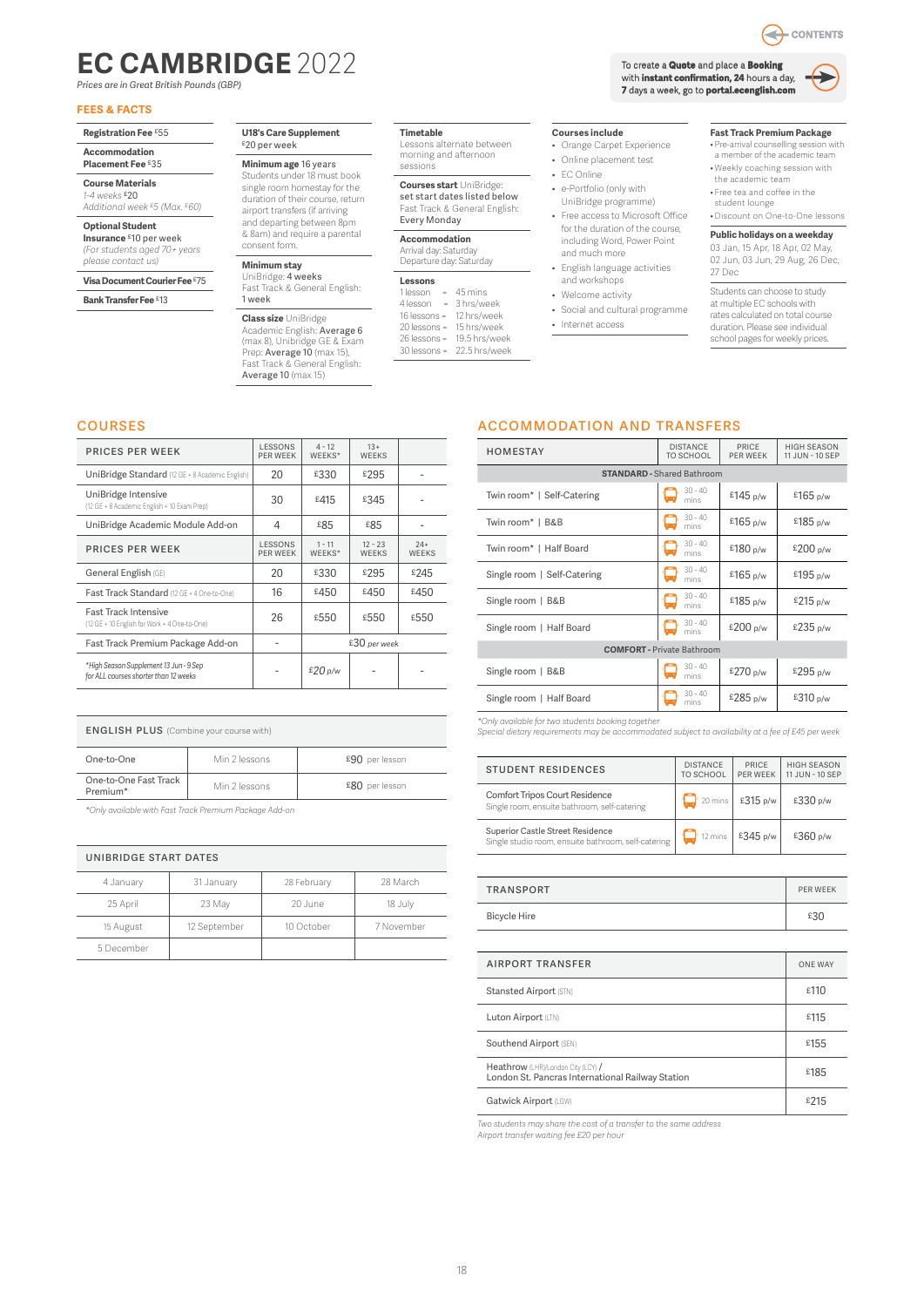# <span id="page-7-0"></span>**EC BRIGHTON** 2022

*Prices are in Great British Pounds (GBP)*

### **FEES & FACTS**

**Registration Fee** £55

#### **Accommodation Placement Fee** £35

**Course Materials**

*1-4 weeks* £20 *Additional week £5 (Max. £60)*

**Optional Student Insurance** £10 per week *(For students aged 70+ years* 

*please contact us)*

**Visa Document Courier Fee** £75

**Bank Transfer Fee** £13

#### **U18's Care Supplement** £20 per week

**Minimum age** 16 years Students under 18 must book single room homestay for the duration of their course,

return airport transfers (if arriving and departing between 8pm & 8am) and require a parental consent form.

### **Minimum stay** 1 week

**Class size** Average 12 (max 15)

**Timetable** Lessons alternate between morning and afternoon sessions

### **Courses start** Every Monday

**Accommodation** Arrival day: Saturday Departure day: Saturday

**Lessons**   $1$  lesson =  $45$  mins 20 lessons = 15 hrs/week

30 lessons = 22.5 hrs/week

**Public holidays on a weekday** 03 Jan, 15 Apr, 18 Apr, 02 May, 02 Jun, 03 June, 29 Aug, 26 Dec, 27 Dec

**Courses include**

- Orange Carpet Experience
- Online placement test
- EC Online
- Free access to Microsoft Office for the duration of the course, including Word, Power Point and much more
- English language activities and workshops
- Welcome activity
- Social and cultural programme
- Internet access
- All intensive 24+ weeks courses include the option of joining an exam prep course, subject to availability

Students can choose to study at multiple EC schools with rates calculated on total course duration. Please see individual school pages for weekly prices.

### courses

| <b>PRICES PER WEEK</b>                                                                     | <b>LESSONS</b><br>PFR WFFK | $1 - 11$<br>WFFKS* | $12 - 23$<br><b>WEEKS</b> | $24+$<br><b>WEEKS</b> |
|--------------------------------------------------------------------------------------------|----------------------------|--------------------|---------------------------|-----------------------|
| General English (GE)                                                                       | 20                         | £325               | £285                      |                       |
| Intensive English                                                                          | 30                         | £410               | £340                      |                       |
| English for Work (20 GE + 10 English for Work)<br>Maximum course duration: 12 weeks        | 30                         | £410               | £340                      |                       |
| English in the City (20 GE + 10 English in the City)**<br>Maximum course duration: 4 weeks | 30                         | £410               |                           |                       |
| Academic Semester/Year                                                                     | 20                         |                    |                           | £240                  |
| Intensive Academic Semester/Year                                                           | 30                         |                    |                           | £305                  |
| Cambridge Exam Preparation                                                                 | 30                         | £410               |                           |                       |
| <b>Exam Preparation IELTS</b><br>Recommended course duration:<br>Minimum of 4 weeks        | 20                         | £325               | £285                      |                       |
| *High Season Supplement 13 Jun - 9 Sep<br>for ALL courses shorter than 12 weeks            |                            | £20 $p/w$          |                           |                       |

*\*\*Available only during High Season* 

| <b>ENGLISH PLUS</b> (Combine your course with) |               |                |  |  |
|------------------------------------------------|---------------|----------------|--|--|
| One-to-One                                     | Min 2 lessons | £80 per lesson |  |  |

| <b>EXAM PREPARATION COURSE DATES</b> |                                         |                                                           |                                        |                                                    |  |
|--------------------------------------|-----------------------------------------|-----------------------------------------------------------|----------------------------------------|----------------------------------------------------|--|
|                                      | <b>WFFKS</b>                            | <b>COURSE DATES</b>                                       | <b>EXAM DATES</b>                      | MINIMUM LEVEL                                      |  |
| B <sub>2</sub> First<br>(FCE)        | 10 <sup>1</sup><br>8<br>10 <sup>1</sup> | 28 Mar - 03 Jun*<br>04 Jul - 26 Aug<br>$03$ Oct - 09 Dec* | Sat 04 Jun<br>Thu 25 Aug<br>Sat 10 Dec | Intermediate<br>Upper-Intermediate<br>Intermediate |  |
| C1<br>Advanced<br>(CAE)              | $10^{-1}$<br>8<br>10 <sup>1</sup>       | 28 Mar - 03 Jun*<br>04 Jul - 26 Aug<br>$03$ Oct - 09 Dec* | Sat 04 Jun<br>Fri 26 Aug<br>Sat 10 Dec | Pre-Advanced<br>Advanced<br>Pre-Advanced           |  |
|                                      | <b>Exam Preparation IELTS</b>           | Every Monday                                              | see: www.ielts.org                     | Intermediate                                       |  |

*Exam fees not included and dates subject to change (refer to http://cambridgeesol-centres.org) \*Additional accommodation (without course) may be booked from the last date of the exam course.* accommodation and transfers

| <b>HOMESTAY</b>             | <b>DISTANCE</b><br>TO SCHOOL      | PRICE<br>PER WEEK | <b>HIGH SEASON</b><br>11 JUN - 10 SEP |  |  |  |  |
|-----------------------------|-----------------------------------|-------------------|---------------------------------------|--|--|--|--|
|                             | <b>STANDARD - Shared Bathroom</b> |                   |                                       |  |  |  |  |
| Twin room*   Self-Catering  | $30 - 45$<br>mins                 | £135 p/w          | £165 p/w                              |  |  |  |  |
| Twin room*   B&B            | $30 - 45$<br>mins                 | £155 p/w          | £185 p/w                              |  |  |  |  |
| Twin room*   Half Board     | $30 - 45$<br>mins                 | £170 p/w          | £200 p/w                              |  |  |  |  |
| Single room   Self-Catering | $30 - 45$<br>mins                 | £160 p/w          | £190 p/w                              |  |  |  |  |
| Single room   B&B           | $30 - 45$<br>mins                 | £180 p/w          | £210 p/w                              |  |  |  |  |
| Single room   Half Board    | $30 - 45$<br>mins                 | £200 p/w          | £230 p/w                              |  |  |  |  |
|                             | <b>COMFORT</b> - Private Bathroom |                   |                                       |  |  |  |  |
| Single room   B&B           | $30 - 45$<br>mins                 | £265 p/w          | £300 p/w                              |  |  |  |  |
| Single room   Half Board    | $30 - 45$<br>mins                 | £280 p/w          | £315 p/w                              |  |  |  |  |

*\*Only available for two students booking together*

*Special dietary requirements may be accommodated subject to availability at a fee of £45 per week* 

| <b>STUDENT RESIDENCES</b>                                                                           | <b>DISTANCE</b><br>TO SCHOOL | PRICE<br><b>PFR WFFK</b> | <b>HIGH SFASON</b><br>11 JUN - 10 SEP |
|-----------------------------------------------------------------------------------------------------|------------------------------|--------------------------|---------------------------------------|
| Superior Mitre House Residence<br>Single room, ensuite bathroom, self-catering                      | $\bigwedge$ 15 mins          | £330 p/w                 | £355 p/w                              |
| Superior iQ Abacus House Residence<br>Single room, ensuite bathroom, self-catering<br>(min 4 weeks) | 15 mins                      | £330 p/w                 | £355 p/w                              |

| <b>AIRPORT TRANSFER</b>                                | <b>ONE WAY</b> |
|--------------------------------------------------------|----------------|
| Gatwick Airport (LGW)                                  | £100           |
| Heathrow Airport (LHR)                                 | £155           |
| Ashford International Railway Station                  | £150           |
| London St. Pancras International Railway Station       | £180           |
| Luton [LTN] / Stansted [STN] / Southend [SEN] Airports | £235           |

*Two students may share the cost of a transfer to the same address Airport transfer waiting fee £20 per hour*

19



To create a **Quote** and place a **Booking** with **instant confirmation, 24** hours a day, **7** days a week, go to **portal.ecenglish.com**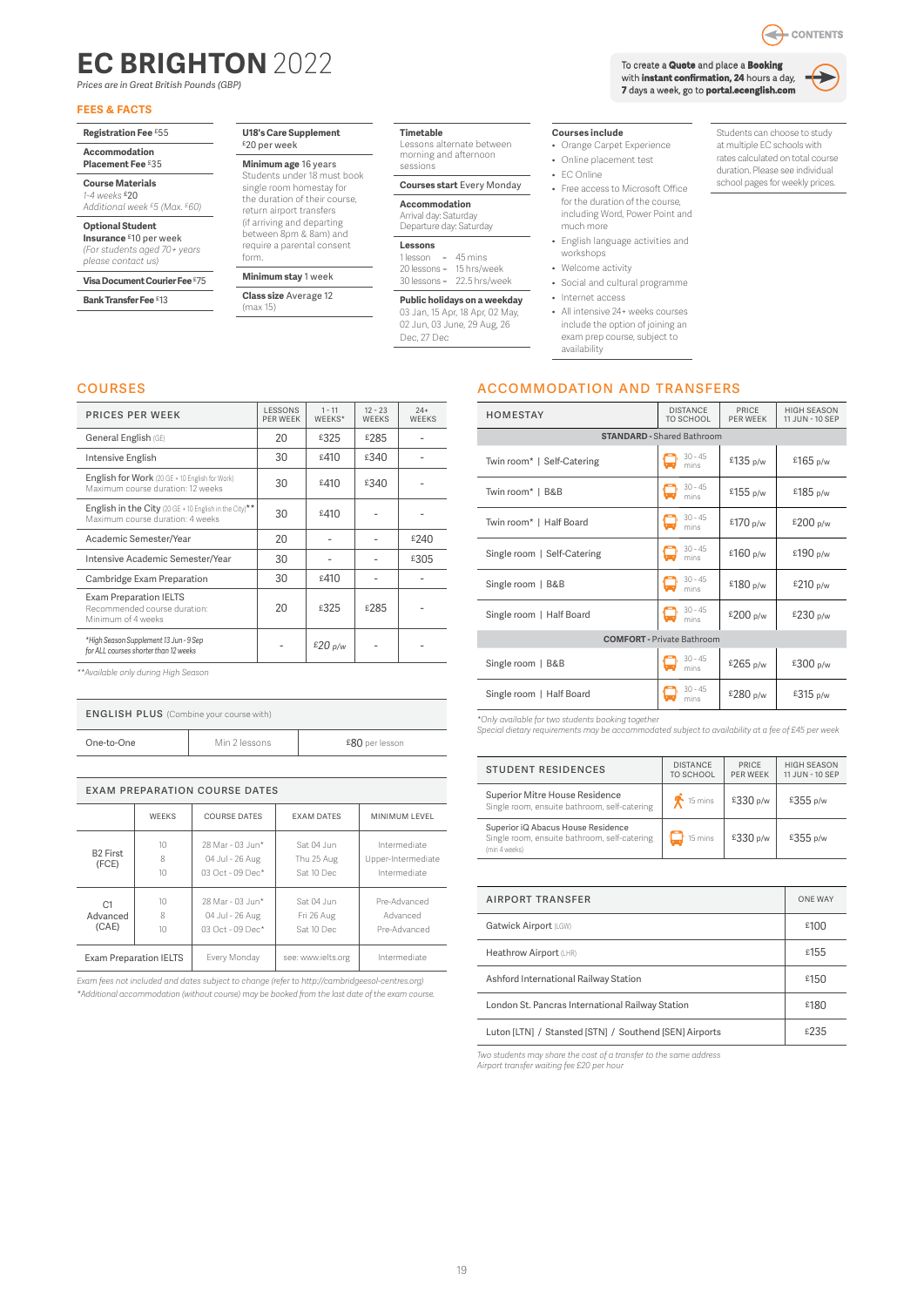# <span id="page-8-0"></span>**EC BRISTOL** 2022

*Prices are in Great British Pounds (GBP)*

### **FEES & FACTS**

| Registration Fee £55 |  |
|----------------------|--|
| Accommodation        |  |

### **Placement Fee** £35

**Course Materials** *1-4 weeks* £20

*Additional week £5 (Max. £60)*

**Optional Student Insurance** £10 per week *(For students aged 70+ years* 

*please contact us)* **Visa Document Courier Fee** £75

**Bank Transfer Fee** £13

#### **U18's Care Supplement** £20 per week

**Minimum age** 16 years Students under 18 must book single room homestay for the duration of their course,

return airport transfers

### **Minimum stay** 1 week

**Class size** Average 10 (max 15)

**Timetable** Lessons may alternate between morning and afternoon sessions

**Courses start** Every Monday

**Accommodation** Arrival day: Saturday Departure day: Saturday

**Lessons** 

 $1$  lesson =  $45$  mins 20 lessons = 15 hrs/week 30 lessons = 22.5 hrs/week

**Public holidays on a weekday** 03 Jan, 15 Apr, 18 Apr, 02 May,

02 Jun, 03 June, 29 Aug, 26 Dec, 27 Dec

### **Courses include**

- Orange Carpet Experience • Online placement test
- 
- EC Online
- Free access to Microsoft Office for the duration of the course, including Word, Power Point and much more
- English language activities and workshops
- Welcome activity
- Social and cultural programme
- Internet access
- All intensive 24+ weeks courses include the option of joining an
- exam prep course, subject to availability

### accommodation and transfers

| <b>HOMESTAY</b>                   | <b>DISTANCE</b><br><b>TO SCHOOL</b> | PRICE<br>PER WEEK | <b>HIGH SEASON</b><br>11 JUN - 10 SEP |  |
|-----------------------------------|-------------------------------------|-------------------|---------------------------------------|--|
|                                   | <b>STANDARD - Shared Bathroom</b>   |                   |                                       |  |
| Twin room*   Self-Catering        | $15 - 50$<br>mins                   | £135 p/w          | £160 p/w                              |  |
| Twin room*   B&B                  | $15 - 50$<br>mins                   | £140 p/w          | £165 p/w                              |  |
| Twin room*   Half Board           | $15 - 50$<br>mins                   | £165 p/w          | £190 $p/w$                            |  |
| Single room   Self-Catering       | $15 - 50$<br>mins                   | £160 p/w          | £185 p/w                              |  |
| Single room   B&B                 | $15 - 50$<br>mins                   | £170 p/w          | £195 p/w                              |  |
| Single room   Half Board          | $15 - 50$<br>mins                   | £195 $p/w$        | £220 p/w                              |  |
| <b>COMFORT</b> - Private Bathroom |                                     |                   |                                       |  |
| Single room   B&B                 | $15 - 50$<br>mins                   | £255 p/w          | £270 p/w                              |  |
| Single room   Half Board          | $15 - 50$<br>mins                   | £270 p/w          | £285 p/w                              |  |

*\*Only available for two students booking together Special dietary requirements may be accommodated subject to availability at a fee of £45 per week* 

| <b>STUDENT RESIDENCES</b>                                                                   | <b>DISTANCE</b> | PRICE           | <b>HIGH SEASON</b> |
|---------------------------------------------------------------------------------------------|-----------------|-----------------|--------------------|
|                                                                                             | TO SCHOOL       | <b>PER WEEK</b> | 11 JUN - 10 SEP    |
| Standard IQ Bristol Residence (min 4 weeks)<br>Single room, ensuite bathroom, self-catering | 15 mins         | £315 p/w        | £330 p/w           |

| AIRPORT TRANSFER             | <b>ONE WAY</b> |
|------------------------------|----------------|
| <b>Bristol Airport (BRS)</b> | £50            |
| Heathrow Airport (LHR)       | £250           |
| Gatwick Airport (LGW)        | £285           |

*Two students may share the cost of a transfer to the same address Airport transfer waiting fee £20 per hour*

Q - CONTENTS

To create a **Quote** and place a **Booking** with **instant confirmation, 24** hours a day, **7** days a week, go to **portal.ecenglish.com**



Students can choose to study at multiple EC schools with rates calculated on total course duration. Please see individual school pages for weekly prices.

| <b>PRICES PER WEEK</b>                                                              | LESSONS<br>PFR WFFK | $1 - 11$<br>WFFKS* | $12 - 23$<br><b>WFFKS</b> | $24+$<br><b>WEEKS</b> |
|-------------------------------------------------------------------------------------|---------------------|--------------------|---------------------------|-----------------------|
| General English (GE)                                                                | 20                  | £310               | £250                      |                       |
| Intensive English                                                                   | 30                  | £385               | £315                      |                       |
| English for Work (20 GE + 10 English for Work)<br>Maximum course duration: 12 weeks | 30                  | £385               | £315                      |                       |
| Academic Semester/Year                                                              | 20                  |                    |                           | £235                  |
| Intensive Academic Semester/Year                                                    | 30                  |                    |                           | £295                  |
| <b>Exam Preparation IELTS</b><br>Recommended course duration:<br>minimum of 4 weeks | 20                  | £305               | £250                      |                       |
| *High Season Supplement 13 Jun - 9 Sep<br>for ALL courses shorter than 12 weeks     |                     | £20 p/w            |                           |                       |

| One-to-One<br>£70 per lesson<br>Min 2 lessons |  |
|-----------------------------------------------|--|

| <b>EXAM PREPARATION COURSE DATES</b> |              |                    |               |  |
|--------------------------------------|--------------|--------------------|---------------|--|
|                                      | COURSE DATES | <b>EXAM DATES</b>  | MINIMUM LEVEL |  |
| <b>Exam Preparation IELTS</b>        | Every Monday | see: www.ielts.org | Intermediate  |  |

*Exam fees not included and dates subject to change*

### (if arriving and departing between 8pm & 8am) and require a parental consent form.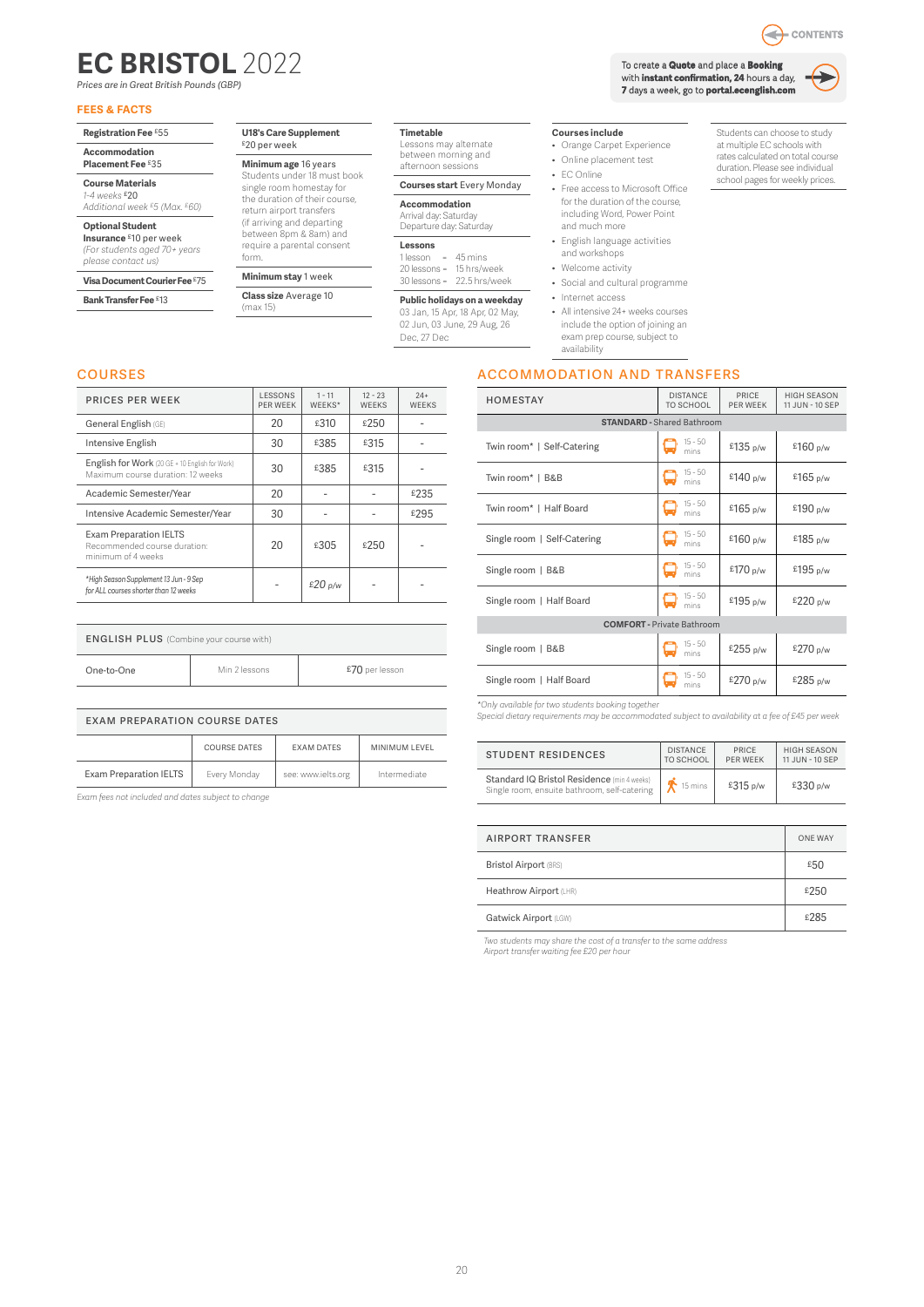# <span id="page-9-0"></span>**EC MANCHESTER** 2022

*Prices are in Great British Pounds (GBP)*

### **FEES & FACTS**

**Registration Fee** £55

#### **Accommodation Placement Fee** £35

**Course Materials**

#### *1-4 weeks* £20 *Additional week £5 (Max. £60)*

**Optional Student Insurance** £10 per week *(For students aged 70+ years* 

*please contact us)*

### **Visa Document Courier Fee** £75

*\*High Season Supplement 13 Jun - 9 Sep*

**Bank Transfer Fee** £13

courses

#### **U18's Care Supplement** £20 per week

**Minimum age** 15 years Students under 18 must book single room homestay for

return airport transfers (if arriving and departing between 8pm & 8am) and

## form.

**Class size** Average 10

(max 15)

### **Timetable** Lessons may alternate

between morning and afternoon sessions

### **Courses start** Every Monday

**Accommodation** Arrival day: Saturday Departure day: Saturday

**Lessons**   $1$  lesson =  $45$  mins

24+ WEEKS

### 20 lessons = 15 hrs/week 30 lessons = 22.5 hrs/week

### **Public holidays on a weekday** 03 Jan, 15 Apr, 18 Apr, 02 May,

02 Jun, 03 June, 29 Aug, 26 Dec, 27 Dec

### **Courses include**

- Orange Carpet Experience • Online placement test
- 
- EC Online
- Free access to Microsoft Office for the duration of the course, including Word, Power Point and much more
- English language activities and workshops
- Welcome activity
- Social and cultural programme
- Internet access
- All intensive 24+ weeks courses include the option of joining an exam prep course, subject to
- availability

### accommodation and transfers

| <b>HOMESTAY</b>                   | <b>DISTANCE</b><br>TO SCHOOL | PRICE<br>PER WEEK | <b>HIGH SEASON</b><br>11 JUN - 10 SEP |  |  |
|-----------------------------------|------------------------------|-------------------|---------------------------------------|--|--|
| <b>STANDARD - Shared Bathroom</b> |                              |                   |                                       |  |  |
| Twin room*   Self-Catering        | $15 - 50$<br>mins            | £140 p/w          | £155 $p/w$                            |  |  |
| Twin room*   B&B                  | $15 - 50$<br>mins            | £160 p/w          | £175 p/w                              |  |  |
| Twin room*   Half Board           | $15 - 50$<br>mins            | £175 p/w          | £190 p/w                              |  |  |
| Single room   Self-Catering       | $15 - 50$<br>mins            | £165 $p/w$        | £175 p/w                              |  |  |
| Single room   B&B                 | $15 - 50$<br>mins            | £185 p/w          | £195 p/w                              |  |  |
| Single room   Half Board          | $15 - 50$<br>mins            | £200 p/w          | £210 p/w                              |  |  |
| <b>COMFORT</b> - Private Bathroom |                              |                   |                                       |  |  |
| Single room   B&B                 | $15 - 50$<br>mins            | £255 p/w          | £270 p/w                              |  |  |
| Single room   Half Board          | $15 - 50$<br>mins            | £270 p/w          | £285 p/w                              |  |  |

*\*Only available for two students booking together Special dietary requirements may be accommodated subject to availability at a fee of £45 per week* 

| <b>STUDENT RESIDENCES</b>                                                          | <b>DISTANCE</b>        | PRICE           | <b>HIGH SEASON</b> |
|------------------------------------------------------------------------------------|------------------------|-----------------|--------------------|
|                                                                                    | <b>TO SCHOOL</b>       | <b>PER WEEK</b> | 11.JUN - 10 SEP    |
| Standard Riverside House Residence<br>Single room, ensuite bathroom, self-catering | $\frac{1}{20}$ 20 mins | £260 p/w        | £275 p/w           |

| <b>AIRPORT TRANSFER</b>             | <b>ONE WAY</b> |
|-------------------------------------|----------------|
| Manchester Piccadilly Train Station | £60            |
| Manchester Airport (MAN)            | £90            |
| Heathrow Airport (LHR)              | £450           |
| Gatwick Airport (LGW)               | £525           |

*Two students may share the cost of a transfer to the same address Airport transfer waiting fee £20 per hour*

| <b>PRICES PER WEEK</b>                                                              | LESSONS<br>PER WEEK | $1 - 11$<br>WFFKS* | $12 - 23$<br><b>WEEKS</b> | $24+$<br><b>WFFK</b> |
|-------------------------------------------------------------------------------------|---------------------|--------------------|---------------------------|----------------------|
| General English (GE)                                                                | 20                  | £320               | £290                      |                      |
| Intensive English                                                                   | 30                  | £410               | £340                      |                      |
| Academic Semester/Year                                                              | 20                  |                    |                           | £240                 |
| Intensive Academic Semester/Year                                                    | 30                  |                    |                           | £310                 |
| <b>Exam Preparation IELTS</b><br>Recommended course duration:<br>minimum of 4 weeks | 20                  | £320               | £290                      |                      |

*for ALL courses shorter than 12 weeks* - *£20 p/w* - -

| <b>ENGLISH PLUS</b> (Combine your course with) |               |                |  |
|------------------------------------------------|---------------|----------------|--|
| One-to-One                                     | Min 2 lessons | £80 per lesson |  |

| EXAM PREPARATION COURSE DATES |              |                    |               |  |
|-------------------------------|--------------|--------------------|---------------|--|
|                               | COURSE DATES | <b>FXAM DATES</b>  | MINIMUM LEVEL |  |
| <b>Exam Preparation IELTS</b> | Every Monday | see: www.ielts.org | Intermediate  |  |

*Exam fees not included and dates subject to change*

To create a **Quote** and place a **Booking** with **instant confirmation, 24** hours a day, **7** days a week, go to **portal.ecenglish.com**



CONTENTS



school pages for weekly prices.

ਵ

the duration of their course, require a parental consent

**Minimum stay** 1 week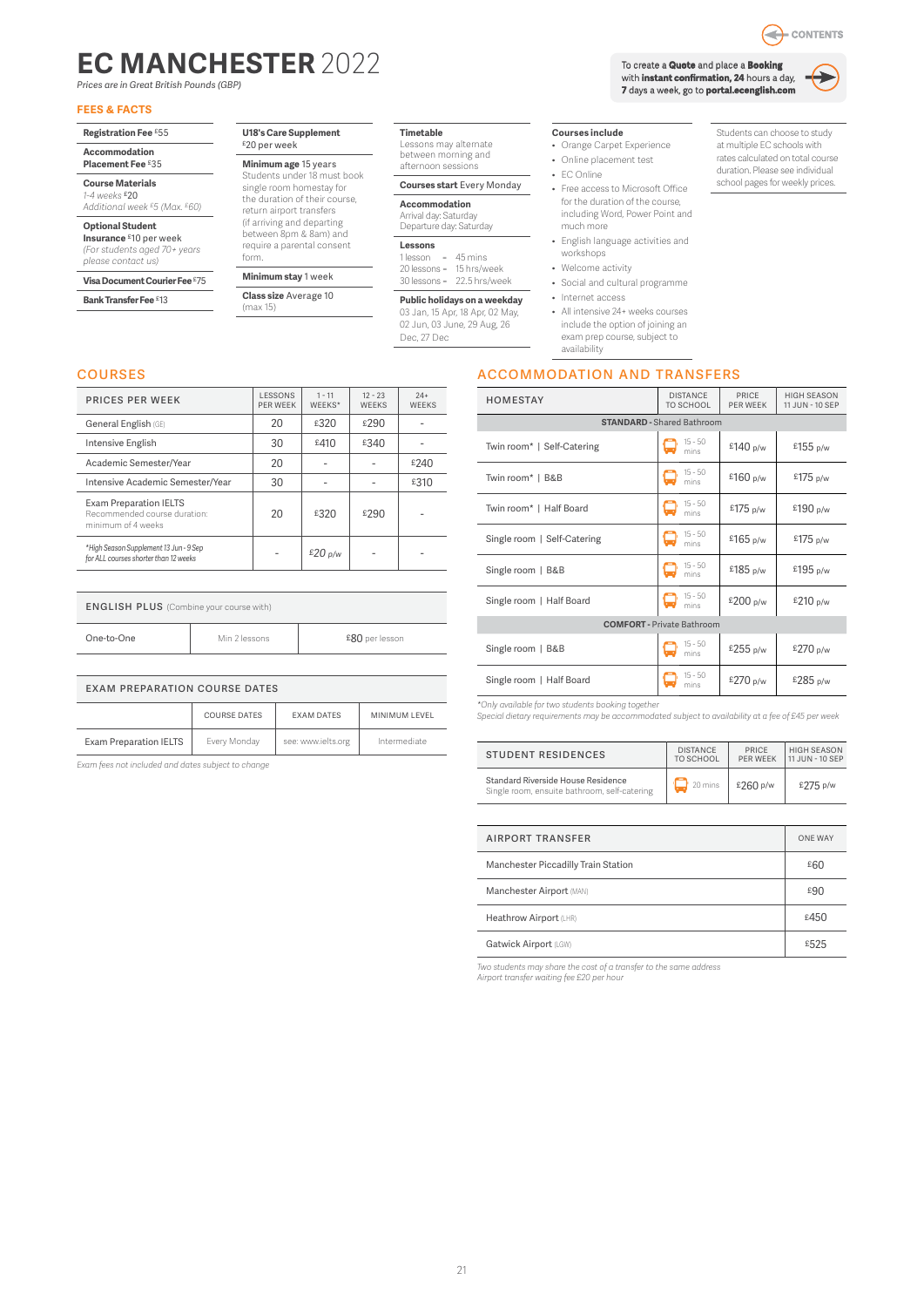# <span id="page-10-0"></span>**UK, IRELAND, MALTA & SOUTH AFRICA**

### **1. PAYMENTS**

Payments may be made by bank transfer or credit card and must be received in full 14 days prior to the course start date. A non-refundable deposit must be paid immediately upon booking. A booking confirmation will only be sent when a deposit has been received. Bank details are provided on the invoice. Payment must include all bank transfer charges (including intermediary bank charges).

**Ireland Only:** Payments must be made through our Transfermate Education account at https://ecenglish.paytostudy.com/

#### **2. VISAS**

EC cannot be held responsible for decisions taken by embassies or immigration officials regarding entry visas or visa extensions.

Visa advice can only be given by the appropriate Embassy, Consulate or High Commission. Students should contact their local Embassy, Consulate or High Commission to ensure they are allowed to enter and study in their chosen location. Students must maintain a valid visa status and their course will be terminated without a valid visa.

It is the responsibility of the applicant to ensure that the most updated regulations / processes are being followed. EC cannot be held responsible for any visa regulation changes which occur after the booking has been confirmed in compliance with the then existing regulations.

A visa document courier fee or postal fee is charged each time documents have to be sent by courier or post. Please see individual school pages for exact fees. If a visa application is rejected and we receive written evidence at least 7 days prior to arrival, we will refund the fees received, less any bank charges, any non-refundable fees (registration fee, courier fees and bank charges) and the residence accommodation cancellation fees if applicable.

In the case of visa denial less than 7 days prior to arrival, cancellation fees will apply (see paragraph 3).

### **3. REFUND AND CANCELLATION FEES**

**Non-Refundable fees:** The following fees are non-refundable where applicable: Deposits, registration fees, book fees (the first four weeks only), insurance fees, courier and accommodation fees. If EC cancels a programme after a student's enrolment, EC will refund all monies already paid to EC.

Students who require a visa/temporary residence permit may not be able to shorten their course due to the terms of their visa/ temporary residence permit. When determining the number of weeks of a student's programme, EC will consider a partial week the same as if a whole week were completed, provided the student was present at least one day during the scheduled week.

In the event that a refund is due, prorated refunds will be calculated on a weekly basis. All refunds will be made within 60 days of cancellation, unless otherwise stated by local legislation.

All students attending an EC Centre will be subject to destination specific Enrolment and Refund Agreement policies.

#### **CANCELLATION PRIOR TO ARRIVAL**

#### **All Schools – Tuition:**

To students cancelling 14 days or more prior to the course start date or to students who have had their visa application rejected, EC will refund fees received in full less non-refundable charges (see fees listed above), the value of these fees vary according to region, the costs are listed for each school in the price list. Students who are cancelling or postponing in less than 14 day prior to the course start date will be charged a cancellation fee equivalent to 1 week of tuition and all non-refundable charges (see fees listed above).

### **All schools – Accommodation:**

Students cancelling or postponing 14 days or less prior to their accommodation dates, for reasons other than visa denial, will be charged a two-week accommodation fee at the rate quoted in the price list for the accommodation booked and the accommodation placement fee. Accommodation booked through EC that is not subject to the standard cancellation terms, must be cancelled or postponed according to the cancellation terms quoted at the time of booking to avoid a cancellation fee which may amount to the full stay charge.

Please also refer to the T&Cs for each residence, which are available on the relevant factsheets found on our Partners' site, or check with your EC representative.

#### **CANCELLATION, REDUCTION AFTER ARRIVAL, OR "NO SHOWS"**

#### **All Schools - Tuition:**

After the start date of a student's course, any lesson hours reduced, cancelled or shortened, at the student's request, are non-refundable.

#### **All schools – Accommodation:**

Students leaving their accommodation must give notice in writing 4 weeks prior to termination. If the 4-week notice period is not provided, a cancellation fee equal to 4 weeks of the accommodation cost will apply. After deducting the price of accommodation used at the rate quoted in the price list, including the required notice period charged at the same rate, students will be refunded the remaining accommodation costs.

Please note: Certain accommodation options may be subject to alternative cancellation charges. Should these differ from above, students will be notified at the time of booking.

Please also refer to the T&Cs for each residence, which are available on the relevant factsheets found on our Partners' site, or check with your EC representative.

#### **Refund Due Dates (all schools):**

For students cancelling before arrival, refunds will be made within 60 days of the first scheduled day of class or the documented date of cancellation, whichever is earlier. For students cancelling after arrival, the refund due will be paid within 60 days from the date of determination of cancellation. Any refunds due will be paid to the person or organisation who originally paid the fees

#### **4. CHANGES TO ENROLMENT**

EC reserves the right to charge an administration fee of 50GBP/80EUR each time the course, accommodation or centre is changed or postponed after EC has confirmed the initial enrolment. This also includes requests for changes whilst the student is at school. A downgrade in course type after booking is considered a cancellation and the same refund policies will apply.

### **5. SESSION BREAKS**

Session breaks are dependent upon destination, course duration and visa requirements and are subject to EC's session break policy, available from: http://partners.ecenglish.com/resources/session-break-policy

#### **6. PUBLIC HOLIDAYS 2021 FALLING ON A WEEKDAY**

All EC centres will be closed on Public Holidays. An updated list of public holiday dates can be found on individual school pages and on the EC website. Centres do not make up for lessons missed on these dates. Exceptions are made for Oneto-One lessons, which will be made up. There is no refund for lessons missed due to a public holiday. All published course start dates fall on a Monday, however, if this day is a public holiday, the course will begin on the following working day.

### **7. CHRISTMAS HOLIDAYS 2021/2022**

Schools will be closed only on Public holidays during this time (see the individual school price list). Lessons will not be made up on these days.

### **8. REDUCTION OF LESSONS**

EC reserves the right to reduce the number of lessons in a class due to insufficient number of students. The lessons may be reduced as follows:

- General 20/Exam 20/Academic Year 20: If 1-3 students in class lessons reduced to 10 lessons/ week; If 4-6 students in class lessons reduced to 15 lessons/week
- Mini Group 20/Business English Mini Group 20: If 1-3 students in the class lessons reduced to 10 lessons/ week
- Intensive/Exam 30/Academic Year 30: If 1-3 students in class lessons reduced to 15 lessons/week; If 4-6 students in class lessons reduced to 20 lessons/week
- Mini Group 30/Business English Mini Group 30: If 1-3 students in the class lessons reduced to 15 lessons/week
- Club 50+: If 1-3 students in class courses change to standard Mini Group 20 and the social programme may change slightly.

English in the City / English for Work: If 1-3 students in class, lessons reduced to 4 lessons per week; if 4-6 students reduced to 6 lessons a week.

If a student does not agree to the reduction of lessons and wishes to change, cancel or transfer to another location where they will not need to reduce lessons/merging of classes, students are not penalized for this change and would be refunded appropriately.

#### **9. ONE-TO-ONE LESSONS**

All One-to-One lessons require 72 hours notice for cancellation, postponement or changes for a refund to be calculated. Sessions cancelled, postponed or changed in less than 72 hours will be charged in full.

One-to-one lessons booked as a course package (20 lessons or more per week), will be treated like all other EC programs and refunded as per standard terms and conditions.

One-to-One lessons are dependent on availability of staff and classroom space and will be scheduled accordingly. These lessons may be offered outside of regular class times and are subject to teacher and classroom availability. We recommend booking more than 48 hours in advance as availability cannot be guaranteed if the period is shorter than that.

### **10. REISSUING LOST/MISPLACED STUDENT CERTIFICATES**  Paper reprint 30GBP / 30EUR

Electronic files can be sent at no cost

#### **11. LEVEL OF ENGLISH**

If a student does not have the minimum level of English required to follow a specific course, as determined by EC's Placement Test, EC reserves the right to move the student to an appropriate course for their level.

#### **12. SCHOLARSHIPS**

Recipients of scholarships or government grants should expect to pay a deposit to the school they are attending in cases where reimbursement to the school is not provided prior to the student commencing their course.

#### **13. AIRPORT TRANSFERS**

Flight details including: arrival time, flight numbers, airline and point of origin must be advised 7 days prior to arrival in order for EC to provide airport transfers. No refunds will be granted on transfers if flight details are not sent to EC at least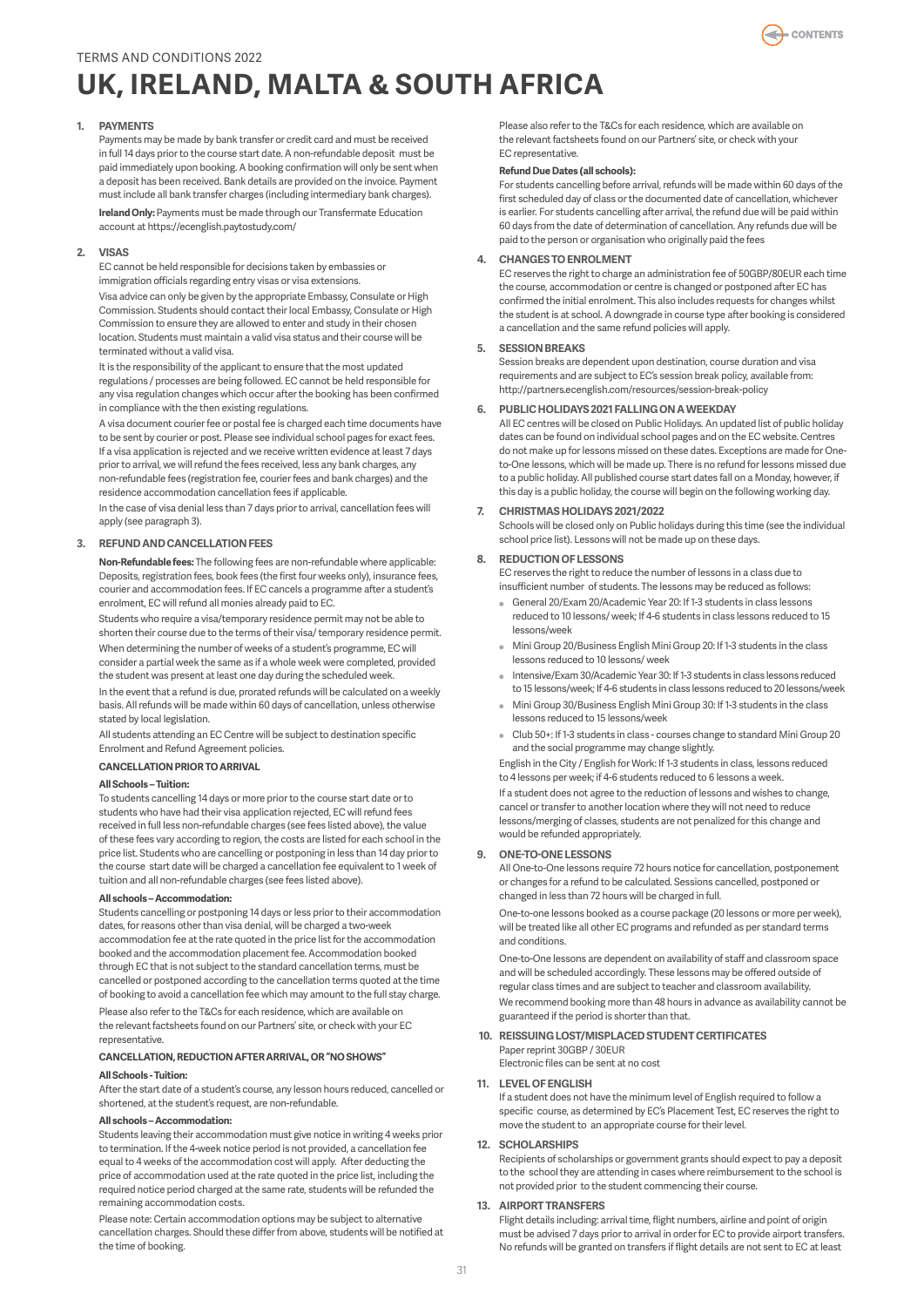7 days prior to arrival. Airport transfer fees include a maximum of 1 hour and 30 minutes waiting time. In the event of delays exceeding 1 hour and 30 minutes, students will be charged the additional fee at the school.

Transfer cancellations made within 48 hours of arrival and no-shows will be charged in full.

### **14. CLASS INFORMATION**

Courses run from Monday to Friday and are scheduled in the morning and/or afternoon depending on location. EC reserves the right to change timetable structure. EC reserves the right to use classrooms in alternative premises of a similar standard.

Special focus classes, free language workshops and language activities may vary between centres and are subject to change due to availability.

Any class that is cancelled by EC will be entitled to a full refund.

English in the City - some activities outside of the classroom may incur extra costs for transport and/or admission. All activities which include extra fees are optional and students may opt out if they choose not to pay the extra fees.

### **15. ACCOMMODATION**

Students arriving in homestay or residence between 22.00 – 08.00 may be asked to book alternative accommodation in a hotel on their first night due to late/ early arrival at accommodation. Some accommodation options may charge late arrival surcharges. This information is available at the time of booking. A refundable housing deposit may be charged on arrival to students taking residential accommodation.

Please note, deposit fees vary by school location and the fee and procedure are listed in the Residence factsheet. A partial week between 3 and 6 nights will be charged as 1 week's accommodation. Stays of 1 or 2 nights, are subject to availability and nightly pricing will apply. Where possible special dietary requirements will be accommodated. Availability and any applicable fees will be confirmed upon request.

EC may use carefully selected partners to house students with suitable Homestay providers. Should EC receive positive visa application results fewer than 7 working days prior to arrival, EC reserves the right to offer alternative accommodation, which may incur additional charges.

Should the arrival day be postponed due to delayed visa applications EC cannot guarantee the original accommodation allocation. Should EC have incurred any charges in reserving the accommodation for the student due to changes in visa status EC reserves the right to pass these charges on.

### **16. ACCOMMODATION FOR MINORS (UNDER 18)**

Minors are required to book a homestay with EC for the duration of their stay until they turn 18. Exceptions will only be made where minors stay in accommodation with their parents or legal guardians 25 years of age or more (as appointed and confirmed through the parental consent form provided). Students booked on an adult course and not traveling with a parent or guardian and arriving or departing between 20:00 and 8:00 are required to purchase transfers through EC.

### **17. LOCAL TAXES**

Local taxes may apply to a student's booking and will be clearly displayed upon invoicing.

### **18. SUPERVISION**

Please note EC does not provide supervision for students who book an adult course. All students under 18 will be required to complete a parental authorisation form prior to arrival. Please speak with your booking contact for more details.

### **19. ATTENDANCE**

EC requires that students maintain an attendance level of a minimum of 80% (85% in Ireland). Any missed lessons will not be made up.

### **20. EXPULSION**

EC reserves the right to expel students for unacceptable or unlawful behaviour or lack of attendance. No refund will be given and any unpaid fees become immediately payable. Repatriation is at student's own expense. Students expelled from an EC course are no longer eligible for EC housing. Housing refund policies will apply.

EC has a zero-tolerance policy for discrimination, bullying and harassment in the workplace, the classroom or in the accommodation; Discrimination, bullying and harassment of any kind is unacceptable, against the law, and will not be tolerated.

EC expects students to behave in a manner that is considerate of those around them. Inappropriate conduct includes, but is not limited to:

- 1. disruptions to the learning environment (i.e. use of profanity, harassment, etc.);
- 2. deliberate destruction, misuse, or theft of EC property or the property of fellow classmates;
- 3. violence or threats of violence towards persons or property of students or school staff;
- 4. improper use of email or Internet access;
- 5. failure to comply with copyright laws and 6) use of drugs (including marijuana where legal) or alcohol on EC premises and/or when underage.

### **21. PHOTOGRAPHY & FILMING**

Students agree that photographs, videos, artwork or other works, as well as recorded or written testimonials; may be used, stored or transferred internationally by EC, or by a third party agent, for promotional purposes

including printed and online marketing materials and on any social media network without further consent or notification. If students do not wish to participate, EC will respect their wishes but it is the student's responsibility to absent themselves from the photograph/video.

### **22. DATA PROTECTION**

Any information provided to EC may be held on computer and shall be used in accordance with its data protection registration and the national data protection laws applicable. EC may disclose appropriate personal data, including sensitive personal data of a medical nature, to relevant EC staff and third parties where there is a legitimate need or obligation to do so and where disclosing the information and the manner of disclosing the information complies with national privacy laws. We will not share sensitive information about students with any third party, including parents, legal guardians, caregivers, next of kin, or relevant government agencies without the student's consent unless there are reasonable grounds to believe the health, safety and/or welfare of the student and/or others is at risk, if any identified special needs are affecting the student's ability to participate, learn and achieve in an EC programme and/or where the law requires us to do so. Privacy policy can be found here https://www.ecenglish.com/en/ privacy-policy.

### **23. HEALTH DECLARATION**

At the time of booking, it is recommended that students choose to disclose any mental or physical illness, allergy, disability or condition that may interfere with their ability to successfully complete their programme, that may impact the wellbeing of any other student or staff member, that may require monitoring, treatment or emergency intervention during the student's period of enrolment, or that may require special accommodation.

EC will not discriminate on the basis of any above-mentioned conditions and will provide reasonable accommodation to meet all students' needs. Nevertheless, EC reserves the right to terminate a student's enrolment if the student's participation represents a risk to their own, other students' or staff members' health and safety, or if, notwithstanding reasonable accommodations, in the opinion of EC, the student's physical or mental condition makes the student unable to successfully complete their programme. Refunds will be provided based on refund schedules as per terms and conditions. Where it is a mandatory requirement, EC may ask for evidence of a valid Covid vaccination certificate as part of the booking confirmation process.

### **24. DAMAGE TO PROPERTY**

Students must pay the full cost of any damage they cause to property. Damage deposits may apply to certain accommodation options. These are payable upon arrival, or the first day of school.

### **25. INSURANCE**

**Student Insurance is available from EC:**

UK, Ireland and Malta: Combined health and travel insurance. Cape Town: Health insurance only

For detailed information on the insurance policies above, please refer to your EC contact or the EC Partners Site. Students are not required to have insurance purchased from EC, but must have health, accident and travel insurance while attending any programmes.

### **26. LIABILITY**

EC and its staff and representatives will not be liable for loss, damage or injury to persons or property howsoever caused, except where liability is expressly imposed by law. EC will not be liable in the event that any service contracted to be supplied by EC becomes impossible to supply for any reason or any cause outside the control of EC.

### **27. FORCE MAJEURE**

EC shall not be responsible for any failure to comply with any of its obligations if the failure is occasioned by any cause beyond EC's reasonable control and despite the exercise of reasonable diligence and without incurring additional costs, cannot be prevented or avoided. Force majeure events shall include but shall not be limited to, act of government, war, threat of war, riot, civil strife, general labour disturbance, such as a boycott, strike, lockout, or 'go slow' directives', terrorist activity, natural or nuclear disaster, unusually adverse weather conditions, closure of an EC Centre, infectious diseases, viruses, plague, epidemic or pandemic health crises (caused by viruses such as Ebola, H1N1, H5N1, Zika, COVID-19, and other communicable diseases), or any action taken by a government or public authority, including prohibition of entry into a country or region of a country, promulgation of quarantine measures, ordering the "lockdown" of the whole or part of a country.

It is acknowledged that the epidemic health crisis in connection with COVID-19 and any related quarantine and actions of a governmental authority shall be considered a force majeure event for the purpose of these EC Terms and Conditions, even though the health crisis has arisen prior to the effective date.

### **28. AGENTS**

EC Terms and Conditions are applicable to all students and agents.

### **29. VALID PRICES**

Prices are valid for start dates from 1 January 2022. Prices are subject to change without notice and will be confirmed upon invoicing. EC cannot be held responsible if incorrect pricing is quoted by a third party.

### **30. TERMS AND CONDITIONS**

The current EC Terms and Conditions supersede any previous Terms & Conditions that were applicable at the time of student's booking. The most up to date terms and conditions can be found at www.ecenglish.com.